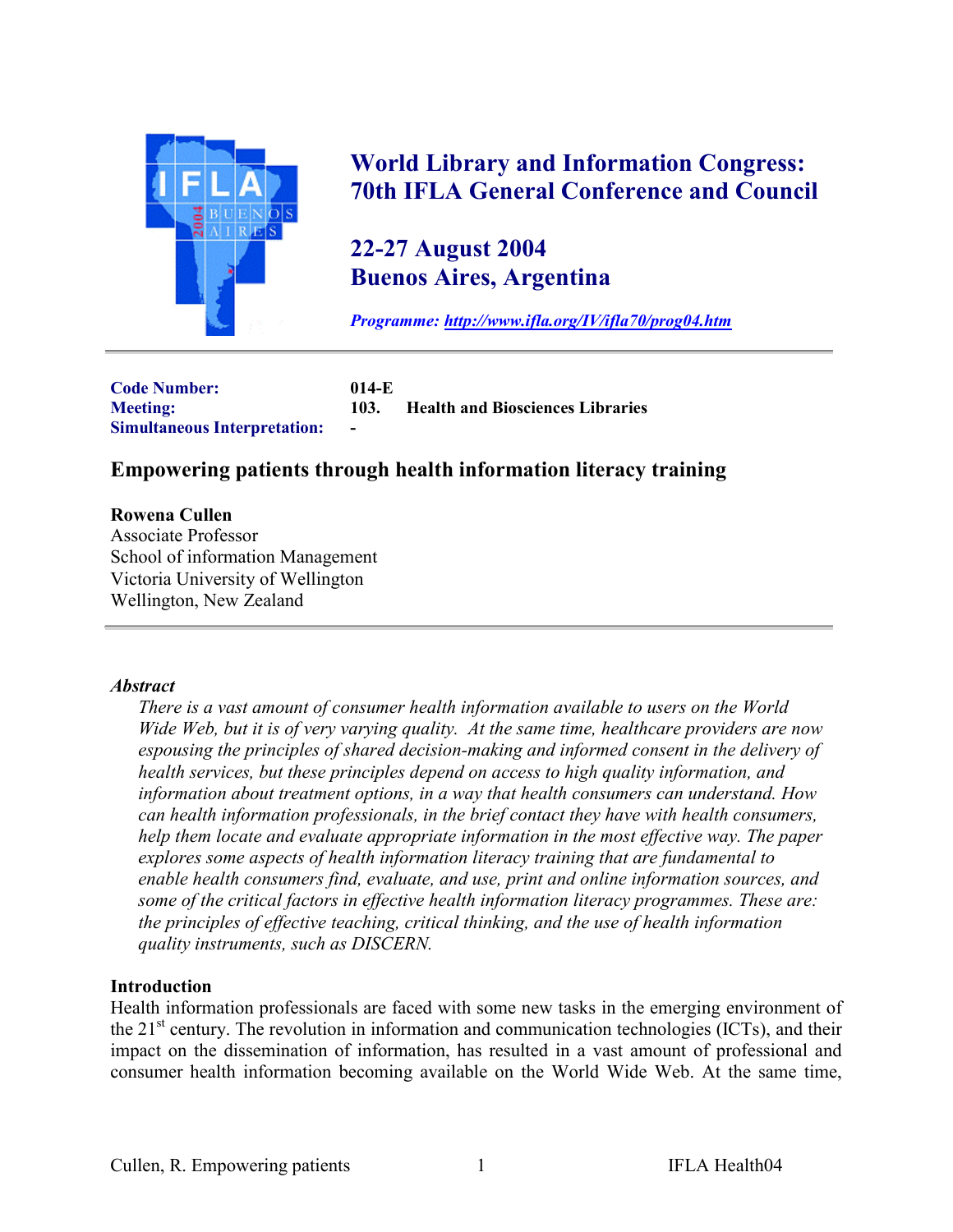there has been a change in the relationship between healthcare providers, and patients, or health consumers, that is driven by a number of factors. These include:

- an increasing awareness of citizen, patient and consumer rights;
- the demystification of the medical sciences;
- the development of the principles of evidence-based healthcare;
- an increasing requirement for accountability throughout public and private services;
- a new democratised and informed public.

These influences are affecting healthcare service provision around the world, whether in developed or developing countries, and leading to an emphasis on informed consent in medical decision-making. They are also placing demands on health information professionals, who are responding by developing consumer health information services, either face to face, or on the web, and who are taking on board their role as intermediaries and educators, assisting health consumers to find the information they need, and teaching them to become 'self-activated, self-responsible' health consumers.<sup>1</sup> In this new role, health information professionals must develop an understanding of several key elements of effective health information literacy education: the need for consumer health information, the principle of informed consent, information literacy and critical thinking, the principles of effective teaching, and the criteria for evaluating consumer health information resources. The paper discusses each of these in turn, and highlights briefly in conclusion some key resources that meet the significant evaluative criteria.

## **The need for consumer health information**

There is an extensive literature about consumer health information, patients' needs for health and wellness information, and the adequacy or inadequacy of much of the information that has been available to them over the years.

This literature is based on two principles—the first is that because of their concern over health issues, for themselves, or their families or loved ones, people need to know how to maintain their health, how to treat minor illnesses and ailments, and to understand the nature of an ongoing or life-threatening condition, the treatment options available to them, and how to live with the condition. The second principle is that of informed consent. To participate in decisions concerning their own or their family's health care, and take personal responsibility for their own health people need information about the issues relevant to this, and to understand the risks and relative benefits of any treatment offered. Such information has not always been available, and health professionals have not always been willing to share it. This attitude was already changing. However, the Internet, with its vast resources of information available to health consumers, whether they are accurate and up-to-date or not, and whether they are intended for health consumers or professionals, has seen a revolutionary change in the amount and the quality of information available to health consumers to support their participation in decision-making

As Bob Gann, a longstanding advocate of consumer health, or patient information, comments in his 1986 *Health Information Handbook*, "information to enable participation in our health is important at all stages of our lives, but never more so than when we are faced with illness and

<sup>1</sup> Tom Ferguson, "The Health-activated, Health-responsible Consumer" in Alan Rees ( ed.) *Managing Consumer Health Information Services* ( Phoenix, Az: Oryx, 1991)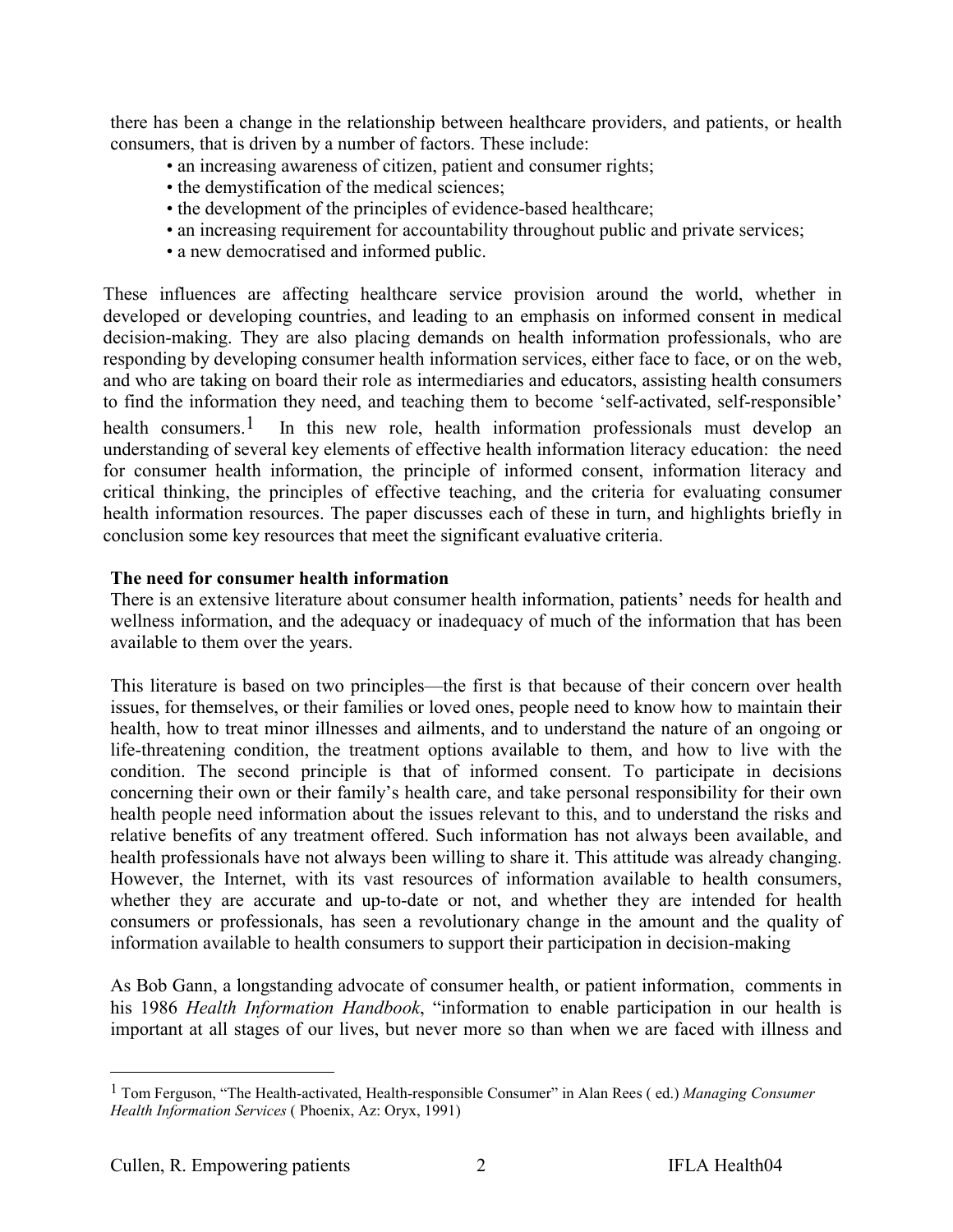become patients. . . before we are able to cope with ill health, and communicate with professional carers, we need a basic understanding of our bodies, how they work, and the terminology used to describe them. Many people lack this knowledge."2 Gann summarises, and cites research from the 1950s through to the 1980s that shows that patients, and their care-givers, lack information about the identification, placement and function of various organs, do not understand medical terminology for common conditions and diseases, do not feel that they have had a disease and its prognosis explained to them, and in a hospital or clinic setting do not know who provided treatment. He cites a now famous article by Clair Rayner, an 'agony aunt' for a popular British womens' magazine in the seventies, who lists the most common queries she deals with, (everything from anxiety over body changes at puberty, to reproductive health and childbirth, sexual and metal health problems), which she suggests highlight the failures of the National Health Service to respond to the concerns of patients, and the demand for health and wellness information  $3$ 

In addition to their general lack of knowledge about how their bodies work, most people, when confronted with the diagnosis of a major illness have difficulty retaining the information that may be given to them by their physician. Added to the problem of recalling new and unfamiliar verbal information about a newly diagnosed medical condition are added the factors of pain, stress, anxiety and sometimes fear, and what Faulder describes as a 'class distinction', factors now more commonly identified as socio-economic, ethnic and cultural barriers. Patients are put "at a distinct disadvantage when it comes to voicing their preferences or doubts to someone who speaks with a different accent, almost in a different language, and who is surrounded by the trappings of authority." 4 There is ongoing evidence reported in journals such as BMJ and JAMA, as well as the medial librarians' literature, of health consumers seeking information on the web and elsewhere, on routine health issues, medical terminology, and treatment options, indicating that the situation has not significantly changed in the further two decades since the extensive research outlined by Gann.<sup>5</sup> Recent research into Internet use by the Pew Internet  $\&$ American Life project shows at least 80% of all adult Internet users in the US seek health information on the Internet, covering a very similar range of concerns, and often because they have not obtained this information from their own physician.<sup>6</sup>

However, in providing services and training for health consumers, to help them better meet these needs, it is also important to recognize that not all health consumers and patients respond to health and disability issues in the same way. Research shows that while some people respond to a serious health concern by avoiding new and threatening information, and prefer to trust the physician, and accept any decision s/he makes on their behalf, others deal with the situation by finding out as much as they can about their condition, including the best and worst prognosis, and

<sup>2</sup> Robert Gann "The informed patient" pp18-47 in The Health Information Handbook ( Aldershott, Gower, 1986)

<sup>3</sup> Claire Rayner, ""Reality and expectation of the British National Health Service Consumer" Journal of Advanced Nursing 4 (1979): 69-77.

<sup>4</sup> Carolyn Faulder. *Whose body is it? the troubled issue of informed consent.* London: Virago, 1985.

<sup>5</sup> Robert Gann, "The Informed Patient" pp18-47 in *The Health Information Handbook* (Aldershot: Gower, 1986)

<sup>6</sup> Susannah Fox and Deborah Fellows. Internet Health Resources. Pew Internet & American Life Project. [\[http://www.pewinternet.org/reports/toc.asp?Report=95.](http://www.pewinternet.org/reports/toc.asp?Report=95) Accessed 21/04/04]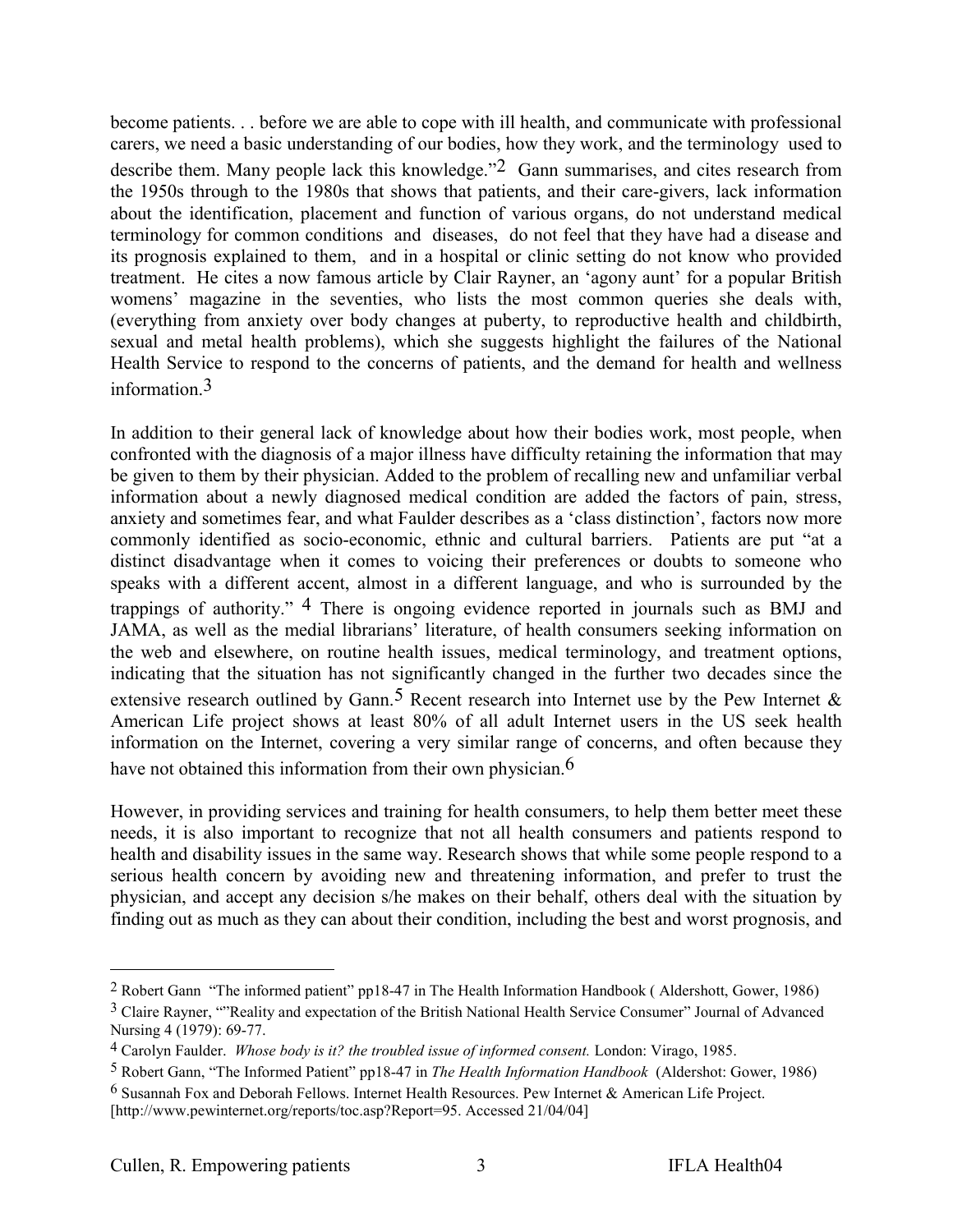treatment options, as a coping mechanism.7 These two groups are often referred to as 'monitors' and 'blunters', 'monitors' seeking to find as much information as possible about their disease, and take responsibility for it, and 'blunters' avoiding such knowledge in order to block out new and threatening knowledge. 'Monitors' and 'blunters' may be found amongst patients, and also among their nearest support, partner, or care-giver. Ferguson divides patients into 'passive patients, concerned consumers, and health-active responsible consumers'. The latter he suggests, may seem aggressive in seeking out information about disease, alternative treatments, challenging their physicians and anyone else concerned with their care, and asserting control of the management of their illness. $8$  We must recognize, however, that it may be the partner or care-giver who is the information seeker, and the 'health-active consumer' on the part of their 'patient'. As health information professionals, we need to build on all this knowledge and integrate it into our teaching of print and web-based resources to patients, and their families wherever we encounter them.

#### **The principle of informed consent**

Apart from emergency situations, where it may not be possible to obtain consent before urgent life-saving procedures are carried out, in most developed countries, the patient has some choice in whether or not to accept treatment, and what treatment to accept. If the prospective patient, or health services consumer can have, or can access, authoritative information and evidence about the efficacy of different treatments and surgical interventions, they are in a much better position to discuss with their healthcare professional the various options, and in the end to make up their own mind and exert patient choice.

This right is clearly articulated by the United Nations and the WHO (most recently in relation to genetic research), which acknowledges that:

Patients' rights vary in different countries and in different jurisdictions, often depending on prevailing cultural and social norms. Different models of the patient-physician relationship which can also represent the citizen-state relationship—have been developed, and these have informed the particular rights to which patients are entitled. In North America and Europe, for instance, there are at least four models which depict this relationship: the paternalistic model, the informative model, the interpretive model, and the deliberative model. Each of these suggests different professional obligations of the physician toward the patient. For instance, in the paternalistic model, the best interests of the patient as judged by the clinical expert are valued above the provision of comprehensive medical information and decision-making power to the patient. The informative model, by contrast, sees the patient as a consumer who is in the best position to judge what is in her own interest, and thus views the doctor as chiefly a provider of information. There continues to be an enormous debate about how best to conceive this relationship, but there is also a growing international consensus that all patients have a

<sup>7</sup> Tom Wilson and Christina Walsh, *Information Behaviour: An Inter-Disciplinary Perspective .* British Library Research and Innovation Report 10. Chapter 2. Information Seeking Behaviour.[ [http://www.shef.ac.uk/is/publications/infbehav/chap2.html.](http://www.shef.ac.uk/is/publications/infbehav/chap2.html) Accessed 21/04/04]

<sup>8</sup> Tom Ferguson, "The Health-Activated, Health-Responsible Consumer, pp15-22 in Alan Rees, ed. *Managing Consumer Health Information Service*s (Phoenix Az:Oryx, 1991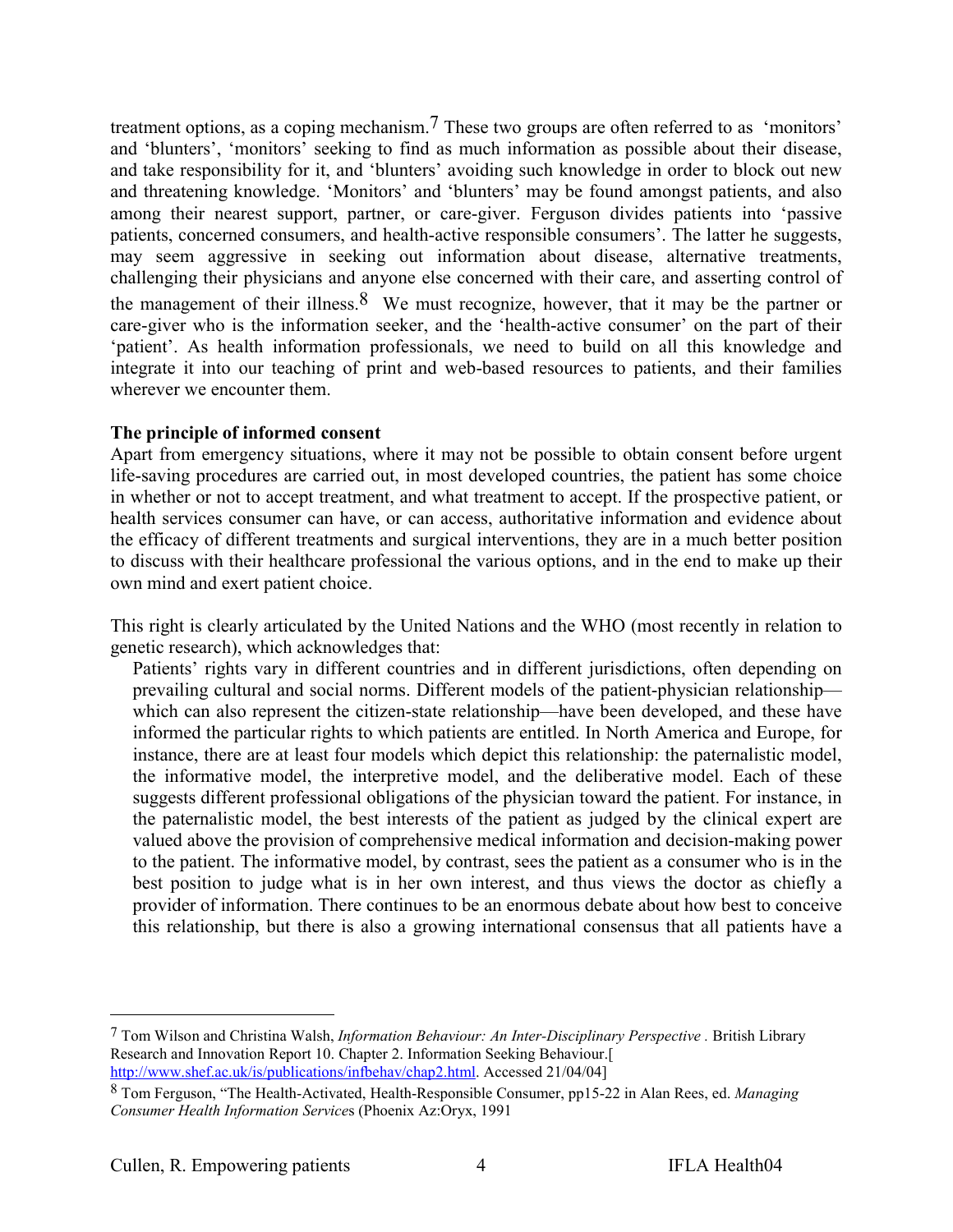fundamental right to privacy, to the confidentiality of their medical information, to consent or to refuse treatment, and to be informed about the relative risk of medical procedures. 9

These rights are legislated in many countries, as in the original United Kingdom Patients' Charter, now absorbed into *Your Guide to the National Health System*, which clearly articulates the patient's right to "have any proposed treatment, including any risks involved in that treatment and any alternatives, clearly explained to you before you decide to agree to it."<sup>10</sup> In Australia, patients rights are dealt with at State level- the primary level for delivery of care. The Victorian Government's Health Information Service, therefore, promotes the Public Hospital Patient Charter, including, the right to participate in making decisions about treatment and care. "You should be fully involved in decisions about your care and be given the opportunity to ask questions and discuss treatments so you understand what is happening." $11$  In the United States, such rights are voluntarily covered by the American Hospital Association's Patient's Bill of Rights, which includes the statement that "the patient has the right and is encouraged to obtain form physicians and other direct caregivers relevant, current, and understandable information concerning diagnosis, treatment and prognosis . . . to discuss and request information related to specific procedures and/or treatments, the risks involved, the possible length of recuperation, and the medically reasonable alternatives and their accompanying risks and benefits, . . . [and] to make decisions about the plan of care prior to and during the course of treatment." 12

However, none of these statements (which, except for the NHS Guide, refer only to hospitalbased treatment and not private outpatient or primary care) provide guidelines as to how much information patients need in order to participate in decisions concerning their care—decisions which often present considerable dilemmas and difficult choices for clinicians themselves—nor how and when it should be presented. And although, in the past, in theory, it has always been possible for a patient to have choice, in practice, patients had little alternative but to accept a doctor's choice and recommendation, and even the practice of 'getting a second opinion' was not always supported by all medical practitioners. Until recent times, the medical profession set the standard for the information which should be given at the time consent is obtained. With the advent of the Internet, and the extensive files of both consumer and professional health information on the World Wide Web readily accessible to patients, that control of both the amount, and content of information available to patients has shifted to the patient rather than the physician. Helping them access it is a legitimate role for health information professionals.

#### **Information literacy**

 $\overline{a}$ 

Increasingly, information professionals are expected not just to help people find information, but to help them master the complexities of the information age and acquire lifelong information

<sup>9</sup> World Health Organisation. Genomic Resource Centre. *Patients' rights.*

<http://www.who.int/genomics/public/patientirght/en> [accessed 11/03/04]

<sup>10</sup> Check wording and current source of this with Bruce Madge

<sup>11</sup> State Government of Victoria. Department of Human Services. Victorian Government Health Information. Public Hospital Patient Charter. <http://www.health.vic.gov.au/patientcharter/patients.htm> [accessed 11/03/04]

<sup>12</sup> American Hospital Association. AHA Management Advisory. A Patient's Bill of Rights. 1992. [Accessed 11/0/3/04]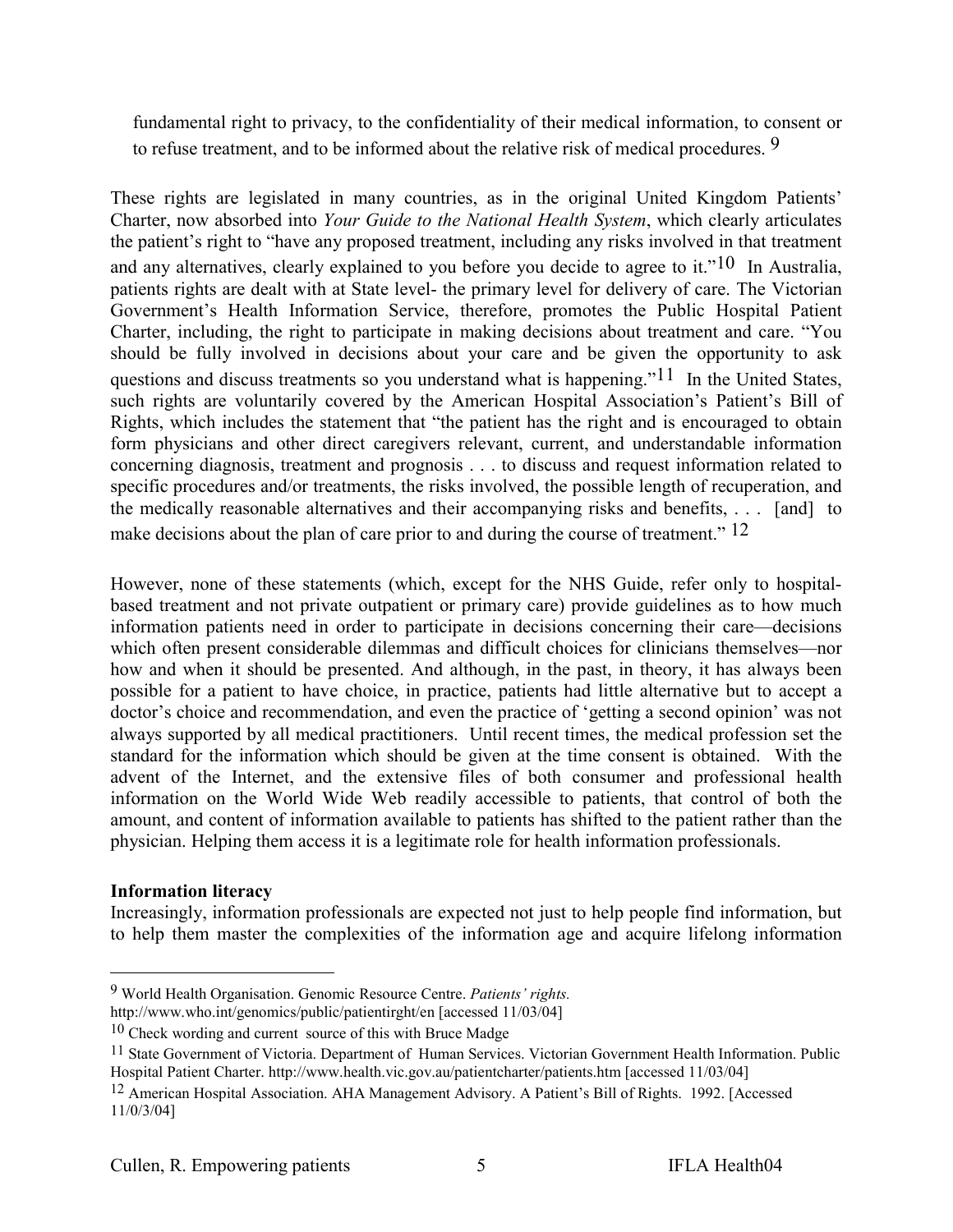problem-solving skills, the set of skills which are now usually referred to as 'information literacy'. As we have seen, given the need for health consumers to be able to find, retrieve, evaluate and apply the information they need to care for themselves and their families, and to give informed consent to medical procedures, this mission to give people life-long information literacy skills, especially in the health area, becomes critically important.

Information literacy is generally defined as something much broader than just library/information retrieval skills. Information literacy training should start, as literacy does, with the earliest stages of education, and the encouragement of critical thinking in the very young. Ideally information literacy should be a key part of all educational processes, from primary school through to graduate study at the tertiary level. It is a key skill which is essential for every citizen's participation in democracy and the knowledge economy, as well as participation in decisions about each citizen's health care. Information literacy is therefore not just a library issue, but a broadly based education and learning issue, and a health issue. However, the information professions can play a critical role in promoting it, and in teaching their users the skills that go to make up an information literate person.

## **Critical thinking**

One of the major components of life-long learning and information problem-solving that is generally discussed in conjunction with information literacy is critical thinking. This is a harder concept to define and to teach. Critical thinking involves curiosity, scepticism, reflection, and rationality. It has been defined as the formulation and use of criteria to make warranted judgements about knowledge claims. At a simple level it may be enough to teach children to ask a range of "Who, What, Where, Why, When and How" questions about a problem, and to evaluate the resources they find by a simple set of criteria such as those used by reference librarians, trained to assess the authority, accuracy, currency, scope and purpose of the sources they use. At a more complex level it involves challenging assumptions, and looking for the underlying characteristics of the reasoning involved in a statement, using the principles of informal logic to detect incorrect, false or misleading reasoning in statements, or propositions.

Librarians rarely find themselves teaching critical thinking at this level unless they have some experience of the formal study of philosophy, but we can all try and develop in our own thinking, and when teaching information literacy skills to others, some simple techniques that focus on analytical questions, as well evaluative questions, in order to detect incorrect reasoning.

Evaluative questions ask . . . Is this information relevant? Is this information likely to be accurate? How can I tell if this is current?. What is the source of this information? Is it reliable? For each of these questions, criteria can be developed that will help people answer them with confidence.

Analytical questions ask . . . What are the assumptions being made here? What evidence is offered here for this statement? How well does this evidence stand up to scrutiny. Are all sides of the question fully covered or is there an element of bias here? Tools such a critical appraisal can be used to help develop criteria here, or users can be pointed at resources which have been evaluated by others with appropriate skills to do so.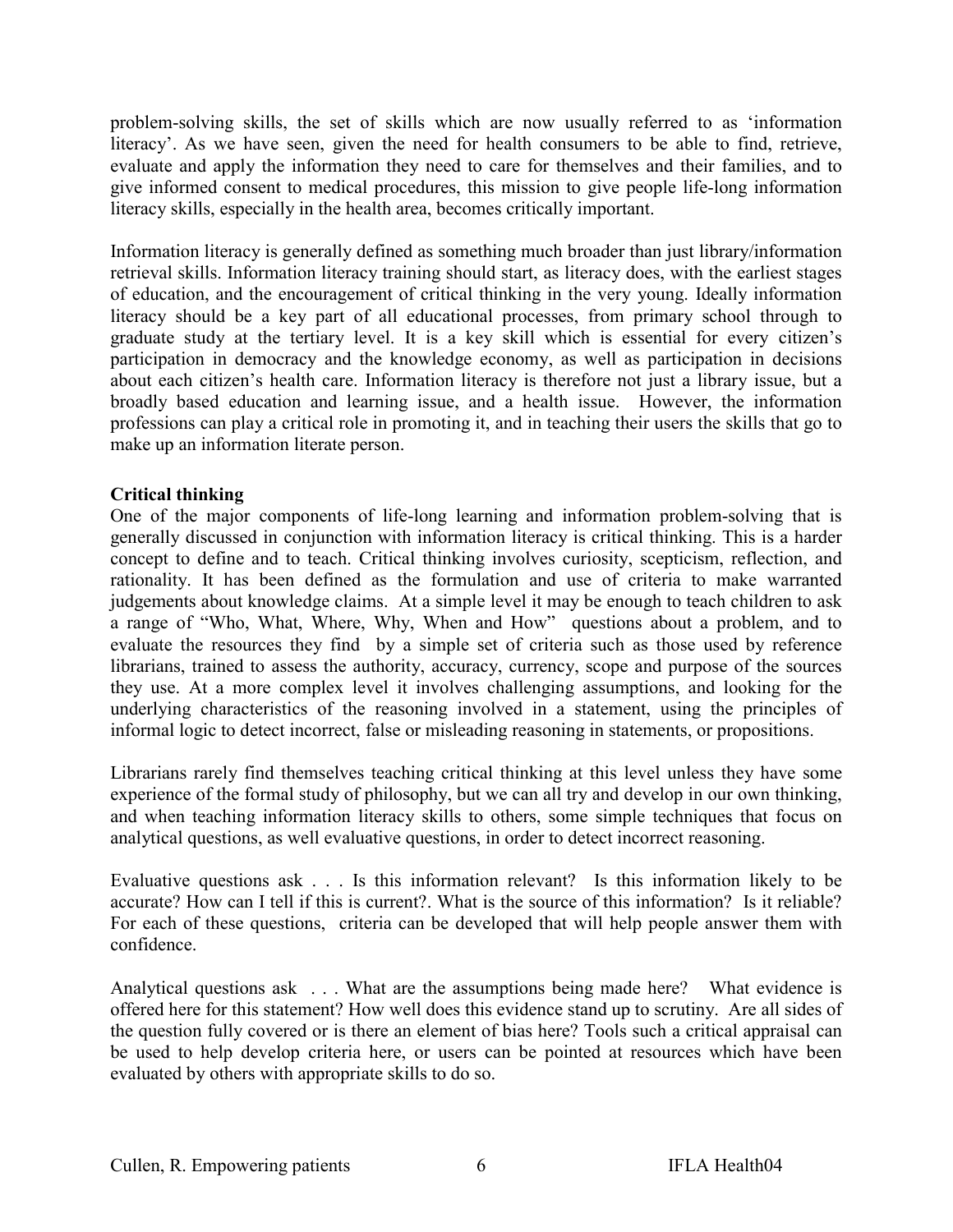## **Techniques of effective teaching, and learning**

Good teaching is based on good planning, and on determining the purpose of the instruction beforehand. Although every encounter between a librarian and a user, or health information professional and a health consumer may provide a 'teachable moment', thinking about good teaching means that we should approach even such informal encounters with well-honed teaching techniques, and within a well-developed teaching framework. There are a number of key steps which must be addressed.

- 1. Determine the purpose of the instruction, your goals, which must then be translated into simple, active, learning objectives for your clients (or readers, or the health consumer).
- 2. Identify what your audience already knows—start at their level, not above or below it, (avoiding assumptions about what terms they know, or don't know, and making sure all complex terminology, whether it is library, web or medical terminology, is clearly and simply defined).
- 3. Incorporate critical thinking into your instruction. Teach people to scrutinize and challenge any information or source they come across, with simple techniques such as using 'who, why, what, where, and how', but also by providing them with criteria that they can take away and apply to information sources.
- 4. Decide how you will present the material (oral only, oral and written, electronic display etc., and if you need it in a range of languages) in a way that suits the needs of the audience—not your needs—and prepare well in advance, so that there is time for checking, and testing the material. This can apply to that magical one-to-one teachable moment as much as a formal class, if you have anticipated the moment, and have well-prepared material to hand.
- 5. Feedback and follow-up. It is critical that any instruction you give is evaluated by the people for whom it is intended to help. Focus on the learning objectives that you set and whether they are fulfilled—not whether people enjoyed the instruction, or the experience, or feel more confident, but whether they can now perform a task that they couldn't before.

## **Finding and Evaluating Consumer Health Information, and how to teach this**

While many of the principles outlined below focus on resources on the World Wide Web, it is important not to neglect print resources, and even audio-visual resources (which have been very effectively used by the Consumer Health Information Services at Beth Israel Hospital in Boston, as reported at the meeting of the Health and Biosciences Libraries section at IFLA in 2001). The main criteria here are the same as for any information source offered to patrons by information professionals—that they should be accurate and up-to-date, from a trusted authoritative source, unbiased, clear in defining their purpose, scope, and audience, and at a suitable level for the intended use. These criteria become critically important in the field of consumer health information. The level of language used, and the need for clear definitions of any medical or technical terms are especially important, and it is quite common to see health information resources evaluated using 'readability' indexes such as the  $Fog<sup>13</sup>$  or Flesh indexes.<sup>14</sup> But equally

<sup>13</sup> <http://www.as.wvu.edu/~tmiles/fog.html>[Accessed 21/04/04]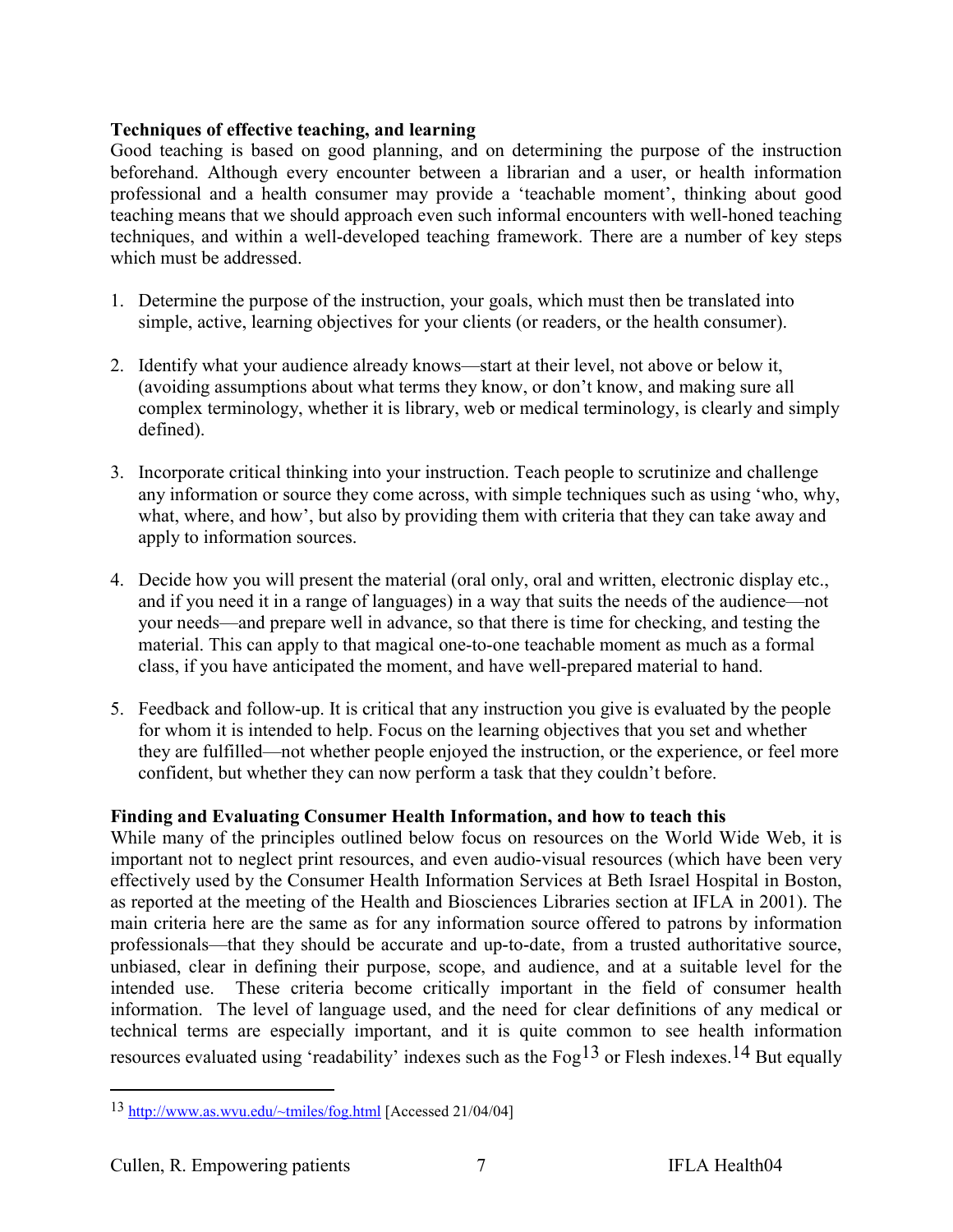important is the trusted authority of the source, and the accuracy and currency of the content. There is a great deal of evidence that the majority of consumer health information sources on the Web do not meet these basic criteria,<sup>15</sup> including a recent URAC report which investigated both the quality of resources, and the ability of health consumers to identify quality information.<sup>16</sup> (There is also a great deal of printed information available that also does not meet them either but librarians have been dealing with that issue for a long time, and have hopefully relied on their own professionalism to carefully select on this basis the resources that they supply to health consumers.)

## **Standards for web-based Consumer Health Information**

In the context of the World Wide Web, because health consumers are searching for information for themselves, and making their own choices about information sources, rather than relying on quality-filtered information supplied by a health practitioner or information professional, our professional responsibility is to teach and promote the principles of retrieving and evaluating consumer health information on the Internet. There are some excellent guidelines available for this purpose—the well-known Health on the Net Foundation (HON) Hon Code 'badge' assures users that certain principles have been followed. These include: Authority (especially that any medical advice provide will only be given by a medically trained professional unless otherwise stated); complementarity (a clear statement that any information provided does not replace the relationship between a patient and their doctor); confidentiality, attribution (date, and source, of information, and if possible a direct link to source data); justifiability (documentary evidence of any claims made); transparency of authorship (and contact details); transparency of sponsorship; honesty in advertising and editorial policy. Detailed guidelines in support of each of these are linked to each principle.

The URAC Health Web Site Standards<sup>17</sup> cover a slightly different set of principles, and suggest that overt statements should cover: *Disclosure*: what services are provided, and the terms and conditions of these; response times for email and other communications; what information is collected about users, and how any personally indentifiable information is handled; ownership of the site, significant investors, editorial and advertising policy etc. Under *Health Content and Service Delivery* accredited web sites are required to have: an editorial policy with clear statements about minimum qualifications of authors of health content, and policies for review of health content, claims of any therapeutic benefit must have 'reasonable' support, and false or misleading claims are not knowingly promoted; the name of the author and date of material is supplied; any conflict of interest disclosed.

The DISCERN instrument was developed by health information professionals to provide criteria for evaluating print materials, but has been found very useful for evaluating consumer health web

 <sup>14</sup> <http://www.mang.canterbury.ac.nz/courseinfo/AcademicWriting/Flesch.htm>[Accessed 21/04/04]

<sup>15</sup> Q R Huang. Creating informed consumers and achieving shared decision making. *Australian Family Physician*. 2003 May;32(5):335-41.

<sup>16</sup> Liza Greenburg, Guy D'Andrea, and Dan Lorence. Setting the Public Agenda for online Health Search. A White paper and Action Agenda. Washington: URAC, 2004 [[http://www.urac.org.](http://www.urac.org) Accessed 21.03.04]

<sup>17</sup> Health Web Site Standards. Version 1.0. Washington D C: URAC, 2001

[<sup>\[</sup>http://webapps.urac.org/websiteaccreditation/default.htm.](http://webapps.urac.org/websiteaccreditation/default.htm) Accessed 15/04/04] URAC is an independent accreditation body for US health services, and hospitals.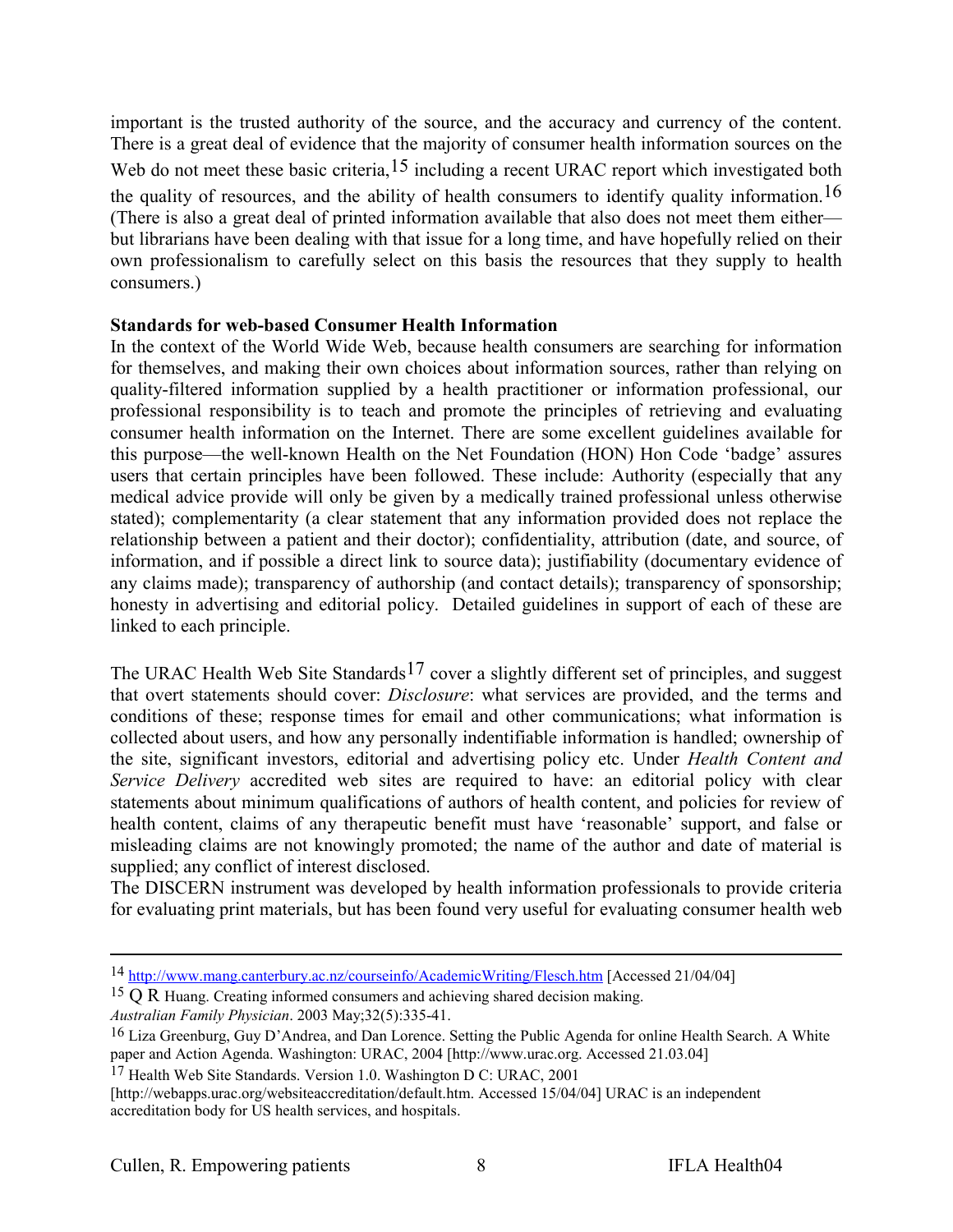sites as well. <sup>18</sup> It is therefore recognisably closer to the 'reference librarian's' mindset. DISCERN's criteria ask: Are the aims of the site clear? Does it achieve its aims? Is it relevant? Is it clear what sources of information were used to compile the publication (other than the author or producer)? Is it clear when the information used or reported in the publication was produced? Is it balanced and unbiased? Does it provide details of additional support and information? Does it refer to areas of uncertainty? How good is the quality of information on treatment choices? Does it describe how each treatment works? Does it describe the benefits of each treatment? Does it describe the risks of each treatment? Does it describe what would happen if no treatment is used? Does it describe how the treatment choices affect quality of life? Is it clear that there may be more than one possible treatment choice? Does it provide support for shared decision-making?

Each of these has a slightly different approach to the problem, and a different view of what will 'empower' health consumers to give informed consent, and participate in a shared decision about treatment. It is a difficult task to pick out from each some key principles to communicate to health consumers seeking information. Since the HON badge is likely already to be on any consumer health site of value, (if it is not, we should immediately suggest application be made) perhaps we can agree that these criteria have been tested already if the HON badge is present, and only need to integrate the concerns about commercial integrity and independence of editorial policy from URAC (which are also emphasised by the HiEthics Working party, <sup>19</sup> and the Health Summit Working Group sponsored by Mitretek and  $HITI<sup>20</sup>$  with those of DISCERN. We emerge with a set of new criteria which fall under two distinct headings: commercial integrity, and complete health information

Thus, by pulling together the principles of teaching and critical thinking, we can focus on some key principles which will be able to be conveyed to consumers or library users in a classroom situation, a face to face interchange, or on a web site, where health consumers are given advice, and some instruction in searching and evaluating informaiton. A range of learning objectives that could be set for this purpose would include things such as:

At the end of this class participants will be able to:

- search the World Wide Web for health information using appropriate keyword to retrieve health information;
- apply a set of quality criteria to resources identified, based on known quality instruments;
- identify portals and specific web sites providing high quality health information from trusted sources;
- find whether sufficient information is provided in a resource about authorship, and evaluate the clinical or professional credentials of author, and that these are appropriate for the level of advice being given;
- confirm that all material is sourced (and if possible linked to source ( e.g. in PubMed);
- check date of material, and that dates on source material are recent, or if not recent, there is an acceptable reason for using older material;

<sup>18</sup> <http://www.discern.org.uk>[Accessed 15/04/04]

<sup>19</sup> <http://www.hiethics.com/> [Accessed 21/04/04]

<sup>20</sup> <http://hitiweb.mitretek.org/info/projects.asp> [Accessed 21/04/04]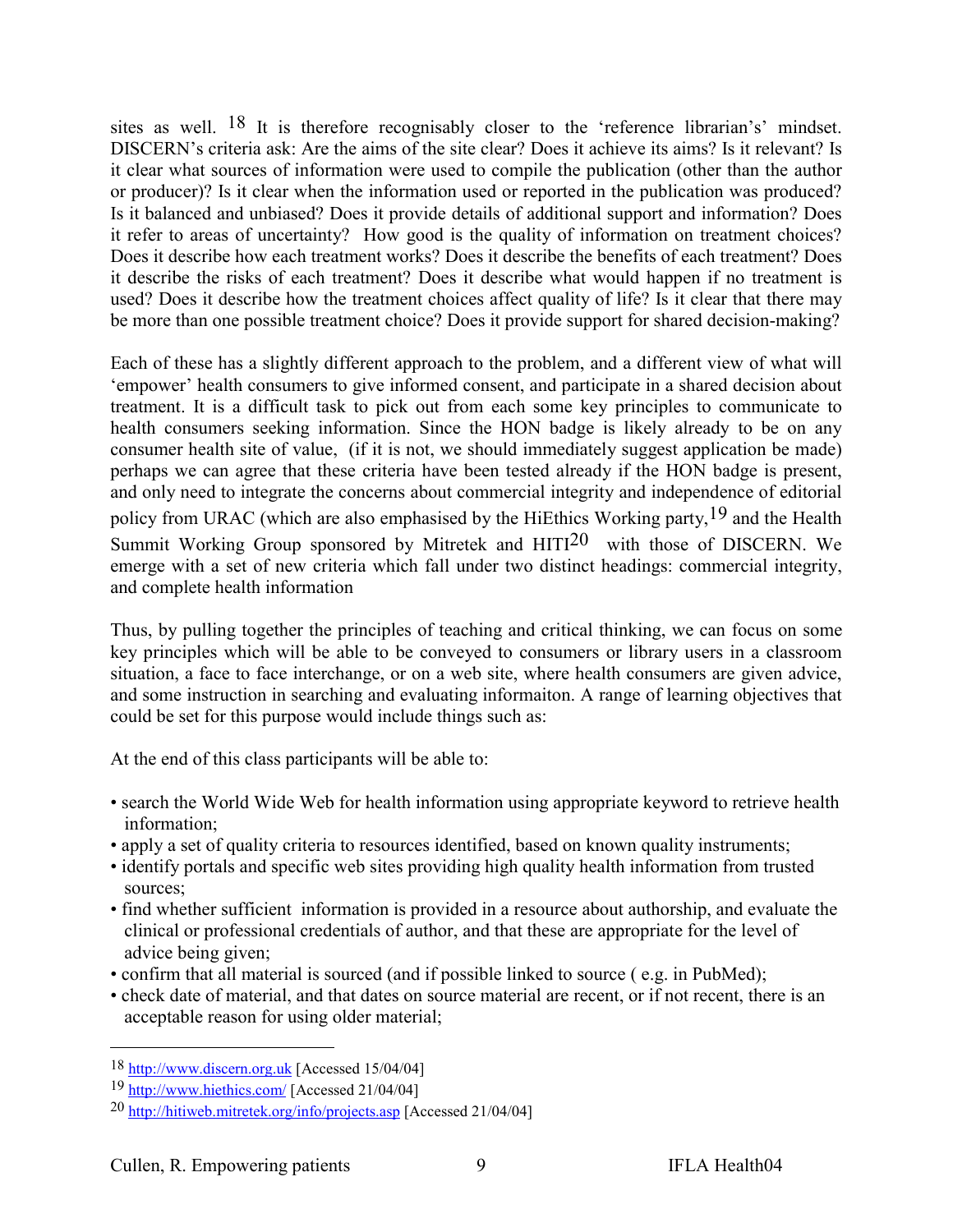- show that the information provided contains appropriate explanations and language levels for non-medical readers;
- demonstrate that risks as well as benefits of any treatment are discussed;
- demonstrate that more than one alternative treatment is discussed, including the potential risk of no treatment;
- identify if there is a potential for conflict of interest between commercial concerns and the health information content;
- ensure that all appropriate steps are taken to secure the privacy and confidentiality of the user.

While it would not be possible to cove all of these in a short session, and some depend in prior understanding of key concepts that might also have to be taught, they are indicative of the kinds of learning objectives that are appropriate to consumer health information education. However, in a simpler context, maybe you can fall back on the truest friends any information professional ever had, the six honest serving men, 'Who, What, Where, When, Why, and How': Who wrote this, why did they write it, and why do they want me to read it? What are they trying to do in this web site? Where did they get their information from? When was it written, when was the research carried out? How can I tell if this is unbiased and honest information?

## **Evaluating some of the best consumer health web sites**

Finally, we can now look at some of the best and most well-regarded consumer health information web sites and see how they stack up with our set of criteria (which include the standard reference ones of authority, purpose, scope, accuracy, currency and level) and our new health information professional ones of commercial integrity, and complete health information. Below we take a quick look at NOAH, Medline Plus, InteliHealth, and the site of the National Cancer Institute

## *NOAH (New York Online Access to Health)*

NOAH is a consumer health information portal which was originally developed by New York Public library, the New York Academy of Medicine, and other New York city libraries. It contains carefully filtered links to other web sites on a vast range of topics, and tries to find information in Spanish, and other European languages. On the basic criteria of authority, purpose and scope, NOAH rates very highly, being very open about its mission and policies. It covers a very extensive range of subjects in English and Spanish where possible. Team members are named, and most information is dated. However, most of the information provided comes from external sources, already evaluated for quality, according to NOAH's stated principles. It is to these links we must turn to evaluate the resource further.

Links to relevant information are organised under broad headings (typically Basic facts, Medications and treatments, Issues and concerns, and Clinical trials). For example, a query on Lupus links to several major institutes carrying out research and promoting information about the disease including the Lupus Foundation—all information provided here is clear, the authors and their credentials well identified, treatment options are discussed in some detail. A weakness is that material is not properly sourced, and some of the articles on the Foundation's web site, written by staff, and approved by their Patient Education Committee are not very recent. But in other respects the information meets the criteria well. Noah has received a number of awards for excellence, e.g. from the MLA, and CAPHIS, but does not carry the HON badge.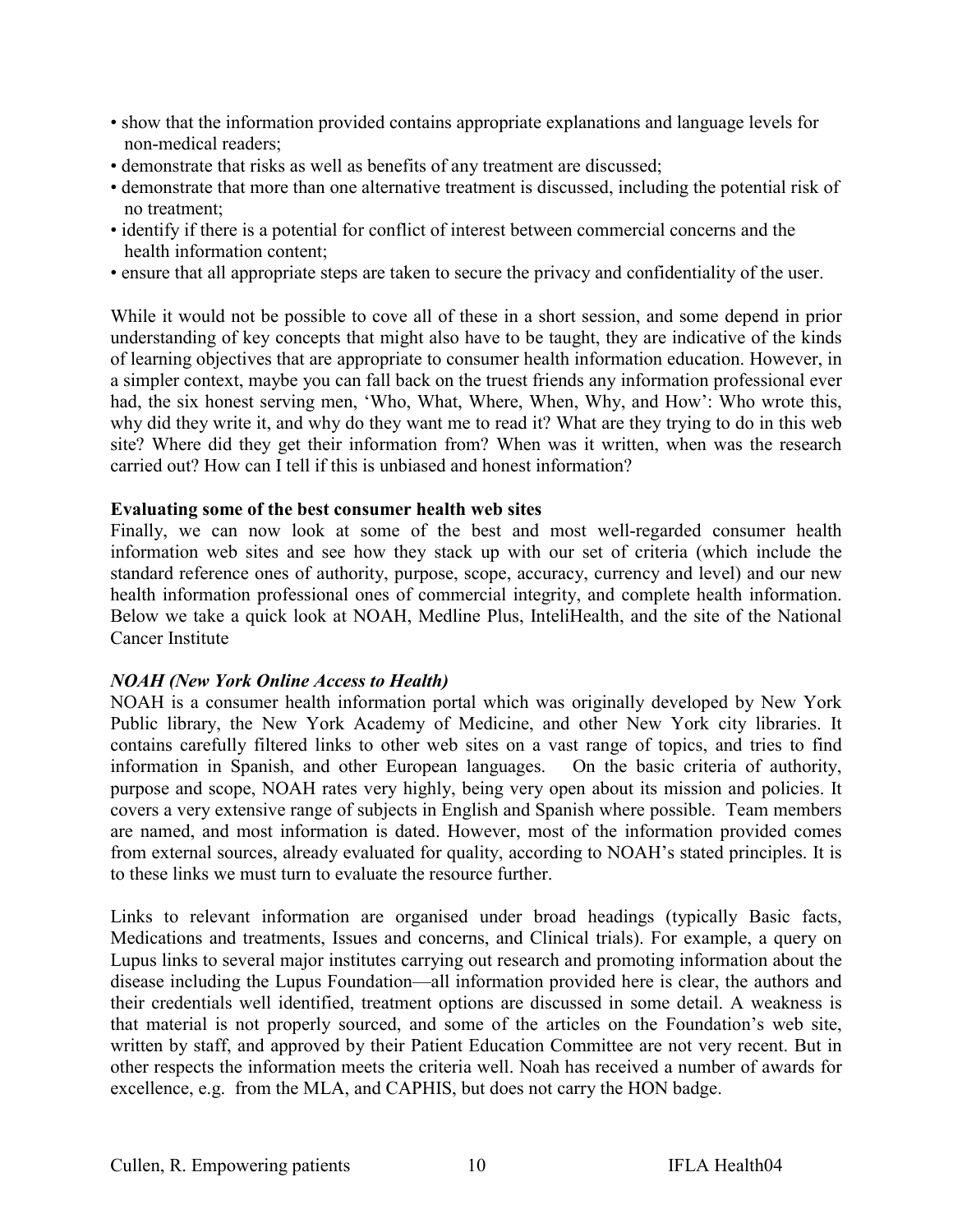## *Medline plus*

Medline plus is the Consumer part of the National library of Medicine's public access Medline database, PubMed. It carries the authority of the National Library of Medicine and the National Institutes of Health. Its purpose, and editorial policies are clearly stated on the About MedlinePlus pages, it maintains a high level of accuracy and is updated daily. The level and language of the information provided are clearly indicated in headings used. Medline Plus is a mixture of original information sources and links to other information.

Using the same search, on Lupus, an initial simple explanation is given and a list of subdivisions of the topic, which are similar to NOAH's (covering basic information, clinical trials, coping, diagnosis, symptoms and diagnosis and disease management).

Initial links are only to other parts of the National Institutes of Health, of which National Library of Medicine is in particular the National Institute of Arthritis and Musculoskeletal and Skin Diseases, but other links are to similar institution as the NOAH sites links to ( e.g. Mayo Clinic), and many link back to the National Lupus Foundation. Like many of the NIH Institutes, although staff leading research are named, and there are frequent links to other information sources, and clinical trials, the information does not fully meet all the requirements for a named author, date of information, and source references. Under treatment there are also a number of links (including one to the Lupus Foundation) but no clear-cut path through these to ascertain treatment options and the risks and benefits of each.

## *Intelihealth*

The Intelihealth site is sponsored by Aetna, and uses the Harvard Medical School's Consumer health Information service. It relies on the authority of the Harvard Medical School staff contributing and overseeing its content,, but its purpose is less clear. Its ownership by Aetna, and the presence of advertisements and news items suggests a more commercial orientation, and its content is much simpler and less informative than Noah and MedlinePlus. Because of its commercial focus it carries statements about its commercial integrity and editorial distance from commercial interests-more so than the other 'public good' or research foundation sites looked at above where this is perceived to be less of an issue. Its information on a topic such a Lupus is basic, although there are links to research institutes such as the National Institute of Arthritis and Musculoskeletal and Skin Diseases, and the Lupus Foundation. The information is not sourced, dated and carries no named author, although the policy statements indicate that all medical material is written by Aetna staffers or contracted staff from Harvard Medical School, and approved by faculty members. Searching on drugs listed as effective for this disease takes you to the American Pharmaceutical Society's Safemedication.com web site which provides information on side effects, and risks. It is hard to garner from this process, and other links the information that the informed consumer is entitled to. Other news articles available on the site covering hot topics, and recent research carried out at Harvard are signed and dated. The site carries the URAC and the HON code badges.

## *National Cancer Institute*

(<http://www.nci.nih.gov/cancerinfo/>can also be reached through www.Cancer.gov

The site carries the full authority of the Institute, and its purpose is part of the Institute's mission of disseminating information about cancer and research on cancer, one of many statements about the work of the Institute that is easily accessible on the web site. The scope is enormous, and